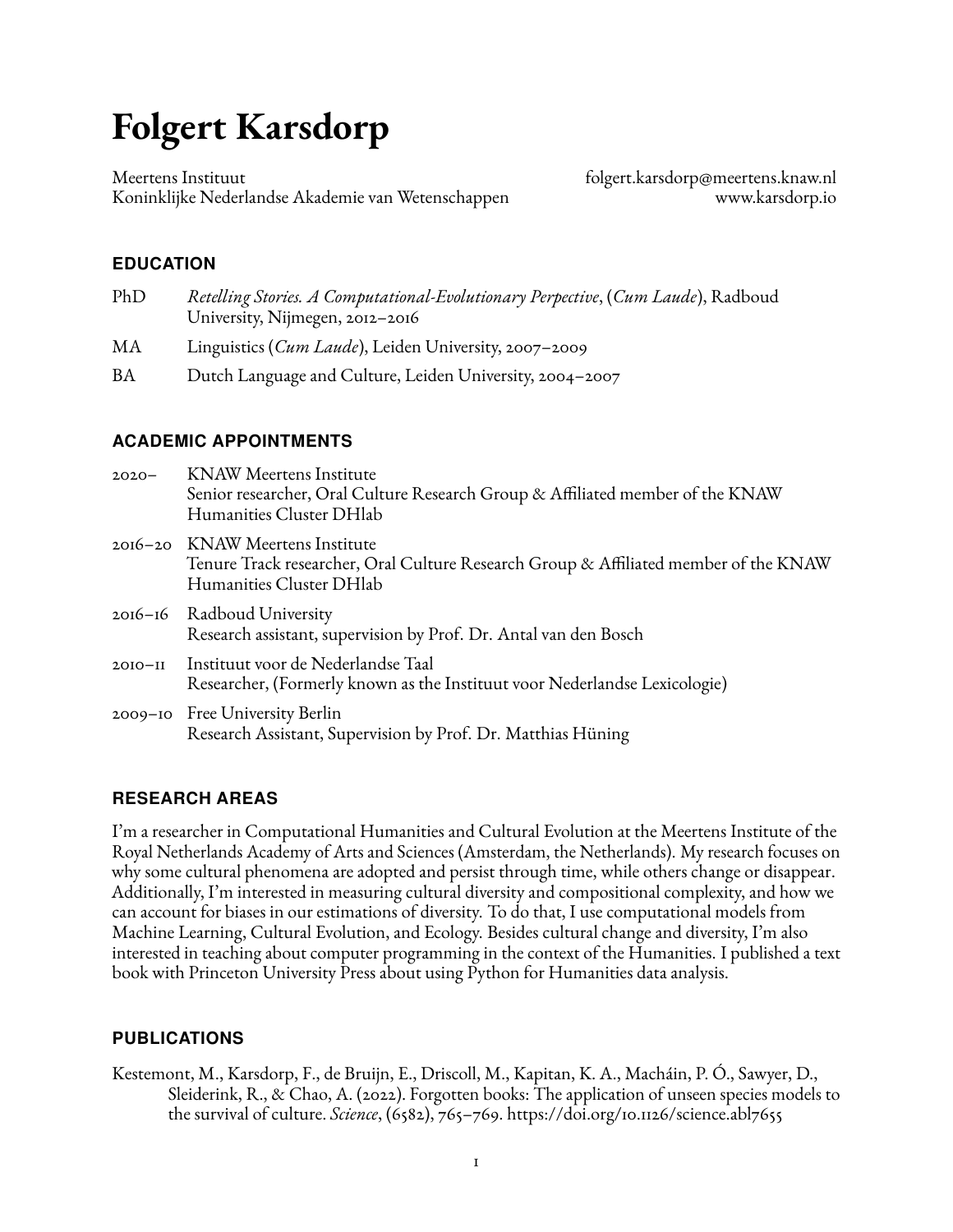- Karsdorp, F., & Fonteyn, L. (2021). Telkens weer hetzelfde verhaal. In N. Van der Sijs, L. Fonteyn, & M. Van der Meulen (Eds.), *Wat gebeurt er in het nederlands?! over taal, frequentie en variatie* (pp. 153–157). Sterck & De Vreese.
- Karsdorp, F., Kestemont, M., & Riddell, A. (2021). *Humanities data analysis. case studies with python*. Princeton University Press.

<https://press.princeton.edu/books/hardcover/9780691172361/humanities-data-analysis>

- Karsdorp, F., Manjavacas, E., Fonteyn, L., & Kestemont, M. (2020). Classifying evolutionary forces in language change using neural networks. *Evolutionary Human Sciences*. <https://doi.org/10.1017/ehs.2020.52>
- Kestemont, M., & Karsdorp, F. (2020). Estimating the loss of medieval literature with an unseen species model from ecodiversity. *Proceedings of the Workshop on Computational Humanities Research (CHR2020)*. <http://ceur-ws.org/Vol-2723/short10.pdf>
- Manjavacas, E., Karsdorp, F., & Kestemont, M. (2020). A statistical foray into contextual aspects of intertextuality. *Proceedings of the Workshop on Computational Humanities Research (CHR2020)*. <http://ceur-ws.org/Vol-2723/long28.pdf>
- Haverals, W., Karsdorp, F., & Kestemont, M. (2019a). Data-driven syllabification for middle dutch. *Digital Medievalist*, (1), 1–23. <https://doi.org/10.16995/dm.83>
- Haverals, W., Karsdorp, F., & Kestemont, M. (2019b). Rekenen op ritme. een datagedreven oplossing voor het automatisch scanderen van de historische lyriek in de dbnl. *Vooys. Tijdschrift voor letteren*, (3), 6–17.
- Karsdorp, F. (2019). Willekeur in culturele verandering. *Tijdschrift voor Nederlands Taal- en Letterkunde*,  $(4), 303 - 315.$
- Karsdorp, F., & Fonteyn, L. (2019). Cultural entrenchment of folktales is encoded in language. *Palgrave Communications*, (25). <https://doi.org/10.1057/s41599-019-0234-9>
- Karsdorp, F., Manjavacas, E., & Kestemont, M. (2019a). Keepin' it real: Linguistic models of authenticity judgments for artificially generated rap lyrics. *PLoS ONE*, (10), e0224152. <https://doi.org/10.1371/journal.pone.0224152>
- Karsdorp, F., van Kranenburg, P., & Manjavacas, E. (2019b). Learning similarity metrics for melody retrieval. *Proceedings of the 20th International Society for Music Information Retrieval Conference 2019 (ISMIR 2019)*, 1–8. <http://archives.ismir.net/ismir2019/paper/000057.pdf>
- Kestemont, M., & Karsdorp, F. (2019). Het atlantis van de middelnederlandse ridderepiek. een schatting van het tekstverlies met methodes uit de ecodiversiteit. *Spiegel der Letteren*, (3).
- Lassche, A., Karsdorp, F., & Stronks, E. (2019). Repetition and popularity in early modern songs. *Proceedings of the 2019 Digital Humanities conference*. [https://pure.knaw.nl/portal/en/publications/repetition-and-popularity-in-early-modern](https://pure.knaw.nl/portal/en/publications/repetition-and-popularity-in-early-modern-songs(4a56b6f6-4e6c-4757-a28e-010e8c6b8d28).html)[songs\(4a56b6f6-4e6c-4757-a28e-010e8c6b8d28\).html](https://pure.knaw.nl/portal/en/publications/repetition-and-popularity-in-early-modern-songs(4a56b6f6-4e6c-4757-a28e-010e8c6b8d28).html)
- Manjavacas, E., Karsdorp, F., & Kestemont, M. (2019a). Generation of hip-hop lyrics with hierarchical modeling and conditional templates. *Proceedings of the 12th International Conference on Natural Language Generation*. [https://www.inlg2019.com/assets/papers/46\\_Paper.pdf](https://www.inlg2019.com/assets/papers/46_Paper.pdf)
- Manjavacas, E., Kestemont, M., & Karsdorp, F. (2019b). A robot's street credibility: Modeling authenticity judgments for artificially generated hip-hop lyrics. *Proceedings of the 2019 Digital Humanities conference*. [https://pure.knaw.nl/portal/en/publications/a-robots-street-credibility](https://pure.knaw.nl/portal/en/publications/a-robots-street-credibility-modeling-authenticity-judgments-for-artificially-generated-hiphop-lyrics(80a790fe-e9cd-459d-9af4-29ccbec320ef).html)[modeling-authenticity-judgments-for-artificially-generated-hiphop-lyrics\(80a790fe-e9cd-459d-](https://pure.knaw.nl/portal/en/publications/a-robots-street-credibility-modeling-authenticity-judgments-for-artificially-generated-hiphop-lyrics(80a790fe-e9cd-459d-9af4-29ccbec320ef).html)[9af4-29ccbec320ef\).html](https://pure.knaw.nl/portal/en/publications/a-robots-street-credibility-modeling-authenticity-judgments-for-artificially-generated-hiphop-lyrics(80a790fe-e9cd-459d-9af4-29ccbec320ef).html)
- Karsdorp, F., Manjavacas, E., Burtenshaw, B., & Kestemont, M. (2017). Synthetische literatuur: Neurale netwerken als coauteur. *DIXIT: tijdschrift over taal- en spraaktechnologie*, *14*, 17–18. [https://notas.nl/dixit/dixit\\_2017\\_ai.pdf](https://notas.nl/dixit/dixit_2017_ai.pdf)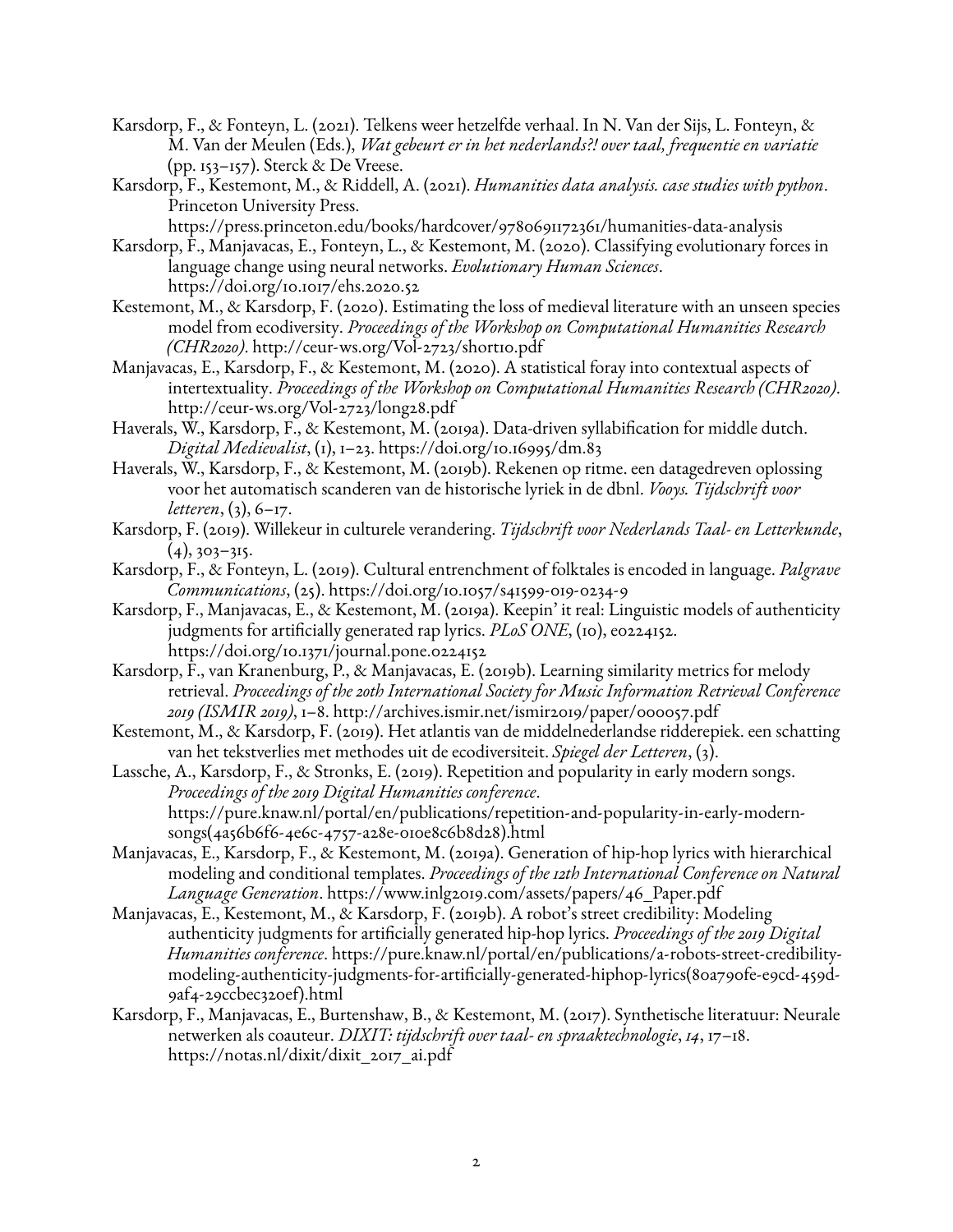Manjavacas, E., Karsdorp, F., Burtenshaw, B., & Kestemont, M. (2017). Synthetic literature: Writing science fiction in a co-creative process. *Proceedings of the Workshop on Computational Creativity in Natural Language Generation (CC-NLG 2017)*, 29–37. <http://aclweb.org/anthology/W17-3904>

- Karsdorp, F., & van den Bosch, A. (2016). The structure and evolution of story networks. *Royal Society Open Science*, *3*, 160071. <http://dx.doi.org/10.1098/rsos.160071>
- Kestemont, M., Stover, J., Koppel, M., Karsdorp, F., & Daelemans, W. (2016). Authenticating the writings of julius caesar. *Expert Systems with Applications*, *63*, 86–96. <http://dx.doi.org/10.1016/j.eswa.2016.06.029>
- Meder, T., Karsdorp, F., Nguyen, D., Theune, M., Trieschnigg, D., & Muiser, I. (2016). Automatic enrichment and classification of folktales in the dutch folktale database. *Journal of American Folklore*, *129*, 78–96. [https://pure.knaw.nl/portal/files/2337691/JAF\\_VVB.pdf](https://pure.knaw.nl/portal/files/2337691/JAF_VVB.pdf)
- Karsdorp, F., Kestemont, M., Schöch, C., & van den Bosch, A. (2015a). The Love Equation: Computational Modeling of Romantic Relationships in French Classical Drama. In M. A. Finlayson, B. Miller, A. Lieto, & R. Ronfard (Eds.), *6th workshop on computational models of narrative (cmn 2015)* (pp. 98–107). Schloss Dagstuhl–Leibniz-Zentrum fuer Informatik. <https://doi.org/10.4230/OASIcs.CMN.2015.98> Keywords: French drama, social relations, neural network, representation learning
- Karsdorp, F., van der Meulen, M., Meder, T., & van den Bosch, A. (2015b). Animacy detection in stories. In M. A. Finlayson, B. Miller, A. Lieto, & R. Ronfard (Eds.), *6th workshop on computational models of narrative (cmn 2015)* (pp. 82–97). Schloss Dagstuhl–Leibniz-Zentrum fuer Informatik. <http://dx.doi.org/10.4230/OASIcs.CMN.2015.82>
- Karsdorp, F., van der Meulen, M., Meder, T., & van den Bosch, A. (2015c). Momfer: A search engine of thompson's motif-index of folk literature. *Folklore*, *126*(1), 37–52. <https://doi.org/10.1080/0015587X.2015.1006954>
- Kestemont, M., Karsdorp, F., & Düring, M. (2014). Mining the twentieth century's history of from the time magazine corpus. *Proceedings of the 8th Workshop on Language Technology for Cultural Heritage, Social Sciences, and Humanities (LaTeCH), E-ACL*, 62–70. [https://pure.knaw.nl/portal/files/1071098/Karsdorp\\_2014\\_ACL.pdf](https://pure.knaw.nl/portal/files/1071098/Karsdorp_2014_ACL.pdf)
- van Kranenburg, P., & Karsdorp, F. (2014). Cadence detection in western traditional stanzaic songs using melodic and textual features. *15th International Society for Music Information Retrieval Conference (ISMIR 2014)*, 391–396.

[https://pure.knaw.nl/portal/files/943009/Kranenburg\\_2014\\_ismir.pdf](https://pure.knaw.nl/portal/files/943009/Kranenburg_2014_ismir.pdf)

- Karsdorp, F. (2013). Het is groen en leeft nog lang en gelukkig. Classificatie van volksverhaalgenres op basis van formules. *Tijdschrift voor Nederlands Taal- en Letterkunde*, *129*(4), 274–288. [https://pure.knaw.nl/portal/files/2546821/309\\_449\\_1\\_PB.pdf](https://pure.knaw.nl/portal/files/2546821/309_449_1_PB.pdf)
- Karsdorp, F., & van den Bosch, A. (2013). Identifying motifs in folktales using topic models. *Proceedings of BENELEARN 2013*, 41–49. [https://pure.knaw.nl/portal/files/458984/Karsdorp\\_VdBosch.pdf](https://pure.knaw.nl/portal/files/458984/Karsdorp_VdBosch.pdf)
- Karsdorp, F., & Hüning, M. (2012). De relatie tussen schema's en analogische verbindingen. *Nederlandse Taalkunde*, *17*, 261–267.

[http://neon.niederlandistik.fu-berlin.de/static/mh/Karsdorp\\_Huening\\_2012.pdf](http://neon.niederlandistik.fu-berlin.de/static/mh/Karsdorp_Huening_2012.pdf)

- Karsdorp, F., van Kranenburg, P., Meder, T., Trieschnigg, D., & van den Bosch, A. (2012a). In search of an appropriate abstraction level for motif annotations. In M. Finlayson (Ed.), *Proceedings of the 2012 computational models of narrative workshop* (pp. 22–26). <https://pure.knaw.nl/portal/files/467034/CMN.2012.karsdorp.pdf>
- Karsdorp, F., van Kranenburg, P., Meder, T., & van den Bosch, A. (2012b). Casting a spell: Indentification and ranking of actors in folktales. In F. Mambrini, M. Passarotti, & C. Sporleder (Eds.), *Proceedings of the second workshop on annotation of corpora for research in het humanities (acrh-2)* (pp. 39–50). [https://pure.knaw.nl/portal/files/481270/karsdorp\\_et\\_al2012b.pdf](https://pure.knaw.nl/portal/files/481270/karsdorp_et_al2012b.pdf)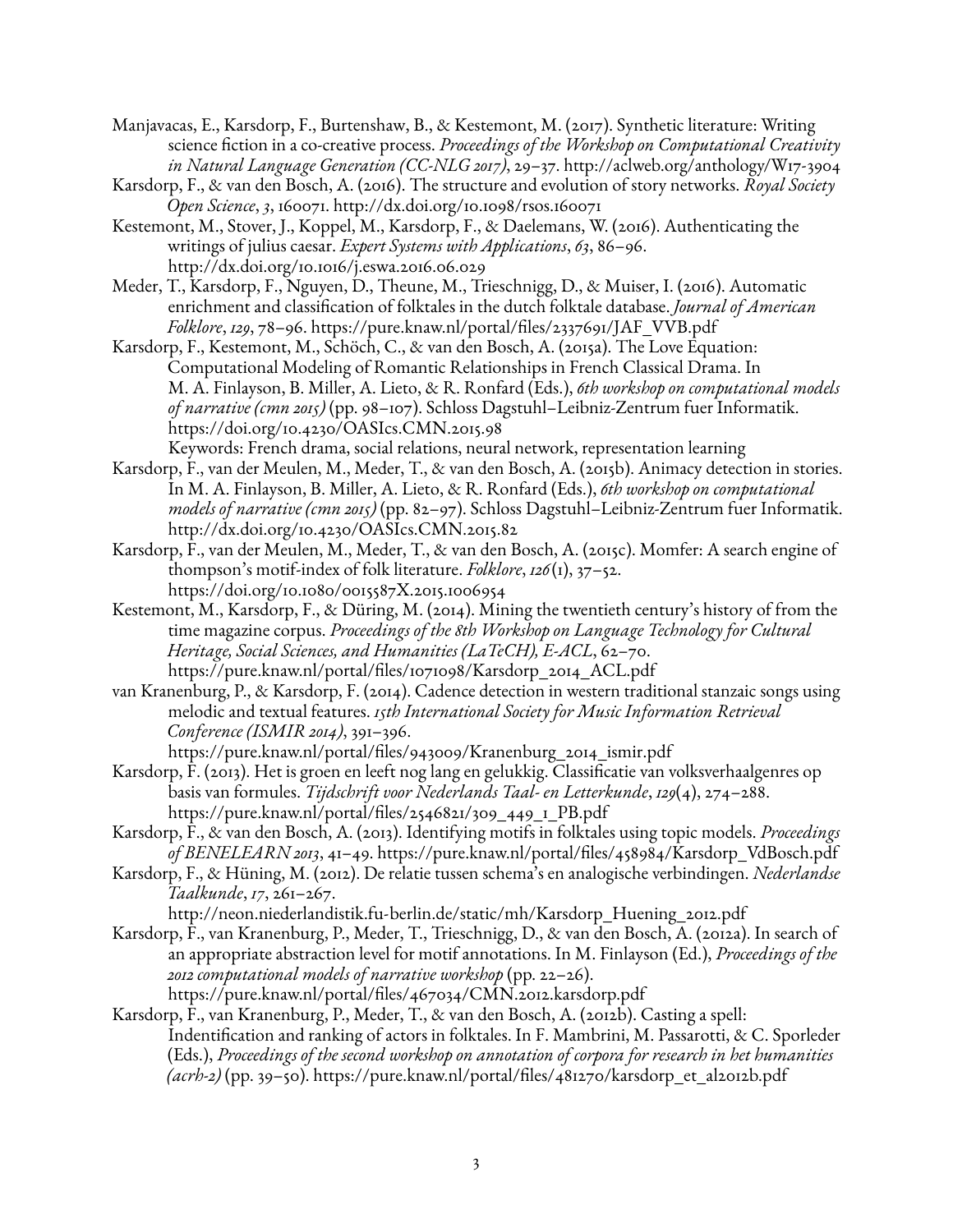Karsdorp, F., & Beekhuizen, B. (2010). Regelmaat in een regelloos systeem. de nederlandse superlatief. *Voortgang, jaarboek van de Neerlandistiek*, 29–50.

#### **OPEN DATA SETS**

2019 *Supplemental Materials for "Humanities Data Analysis"* Data discussed in the manuscript *Humanities Data Analysis: Case Studies with Python*. Each folder in this dataset contains data used or discussed in one chapter. Most of the data are texts published before 1900. These texts are in the public domain. <https://doi.org/10.5281/zenodo.891264>

2016 *Story network data sets* Data discussed in Karsdorp & Van den Bosch (2016): The structure and evolution of story networks. Royal Society Open Science, 3, 160071. <https://doi.org/10.5281/zenodo.51588>

#### **OPEN-SOURCE SOFTWARE**

- 2020–21 Copia. Estimating the survival of cultural heritage artifacts with unseen species models from ecology. Copia is a Python package that can be used for estimating the survival of artifacts from cultural heritage, based on established unseen species models from ecology. <https://copia.readthedocs.io/en/latest/>
- 2018–19 Deep flow. Open source code for the Hip Hop experiment executed at Lowlands 2018. <https://github.com/fbkarsdorp/deepflow>
- 2015–21 Momfer. Meertens Motif Finder. Online application and app for browsing Thompson's *Motif Index*. <https://momfer.meertens.knaw.nl/>
- 2013–19 Open source and open access materials for an interactive course about Python in the Humanities. <https://github.com/fbkarsdorp/python-course>

#### **INVITED TALKS**

| 202I | "Unseen Species Models from Ecology to Estimate the Losses of Medieval Literature:<br>Advances in an International Comparison". Talk at the International Medieval Conference<br>2021 (IMC 2021) in the session "Loss and Transmission: Quantitative Approaches to<br>Modelling the Dissemination and Survival of Medieval Literature", 8 July 2021 |
|------|-----------------------------------------------------------------------------------------------------------------------------------------------------------------------------------------------------------------------------------------------------------------------------------------------------------------------------------------------------|
| 202I | "The Birds in the Bush. What can Occupancy Models from Ecology Teach us about the<br>Survival of Medieval Literature?", Invited presentation at the symposium The Human in<br>Digital Humanities, June 23 2021.                                                                                                                                     |
| 202I | "Libraries as book traps. Statistical methods from ecology to study the survival of historic<br>literature", Keynote lecture at the conference Old Books and New Technologies: Medieval Books<br>and the Digital Humanities in the Low Countries, 6 May 2021                                                                                        |
| 202I | "Estimating the loss of medieval literature with methods from ecology", invited talk in the<br>online lecture series Beyond the Patterns. 10 March 2021, FAU, Nürnberg, DE.                                                                                                                                                                         |
| 202I | "Estimating the loss of medieval literature with methods from ecology", invited talk in the<br>ATNU/IES Virtual Speaker Series 2020/2021 #6. 21 February 2021, Newcastle, UK                                                                                                                                                                        |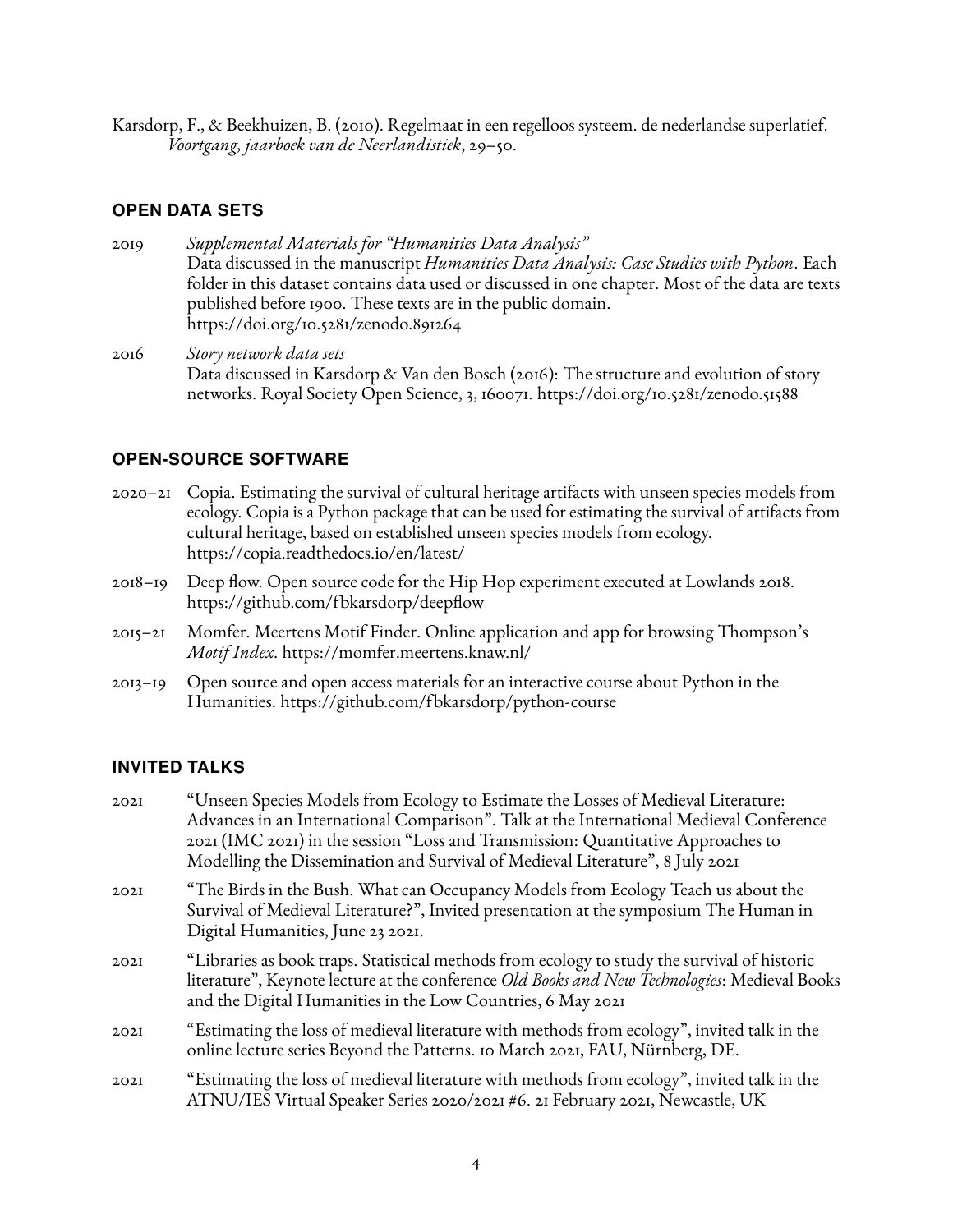| 2020 | "Blind or directed? Cultural Evolution of Children's Books", Children's Literature and Digital<br>Humanities, University of Antwerp, 22-23 October 2020                                                                                 |
|------|-----------------------------------------------------------------------------------------------------------------------------------------------------------------------------------------------------------------------------------------|
| 2020 | "Bias, diversity and survival. Can statistical methods from ecology estimate the loss of medieval<br>literature?" Online Árni Magnússon Birthday lecture, 13 november 2020, The Arnamagnæan<br>Institute, University of Copenhagen      |
| 2020 | "Estimating the loss of medieval literature with unseen species model from ecodiversity".<br>Presentation at the online conference Dark Archives 20/20: A Voyage into the Medieval<br>Unread and Unreadable, Tuesday 8th September 2020 |
| 2019 | "Cultural entrenchment of folktales is encoded in language", Presentation at the Lecture series<br>of the Leiden University Centre for Digital Humanities, Leiden, 28 February 2019                                                     |
| 2019 | "The artificial synthesis of hiphop lyrics". Humlab talk series. Umeå universitet, Sweden. 12<br>February 2019.                                                                                                                         |
| 2019 | "Keeping it real: the artificial synthesis of hiphop lyrics". Vogin-IP, Amsterdam. 22 March 2019                                                                                                                                        |
| 2018 | "Hoe verzin je het?". Kenniscafe de Balie over wetenschap van creativiteit. April 16, 2018,<br>Amsterdam.                                                                                                                               |
| 2018 | "Cultural Evolution in Children's Literature". Cultural Evolution in Children's Literature, Jul<br>5, 2018.                                                                                                                             |
| 2018 | "How to Read a Million Stories? Digital Text Analysis for the Study of Children's Literature".<br>Plenary lecture at Children's Literature Summer School 2018, University of Antwerp, 5 July<br>2018                                    |
| 2018 | "Synthesising humanities. Explaining complex models through simple data synthesis". Closing<br>keynote lecture at Digitial Humanities Benelux conference 2018. Amsterdam, The<br>Netherlands, 8 June 2018                               |
| 2018 | "Cultural entrenchment of folktales is encoded in language", Presentation at the workshop<br>Interdisciplinary Workshop on Folk and Fairytales Digital, 15 February 2018                                                                |
| 2018 | "Willekeur in de Geesteswetenschap". De analyse van emoties en betekenis in tekst en beeld, 15<br>Jun 2018, VU Amsterdam.                                                                                                               |
| 2017 | "Een literaire robot als schrijfhulp". Robots: van hulpje tot kunstenaar (Research Files 4),<br>Pakhuis de Zwijger, October 12, 2017.                                                                                                   |
| 2017 | "Character Bias in Transmitting Folktales". 14th SIKS/Twente Seminar on Searching and<br>Ranking. March 10, 2017.                                                                                                                       |

## **PUBLIC OUTREACH PROJECTS**

- 2018 *Deepflow: Linguistic models of authenticity judgments for artificially generated rap lyrics* Collaboration between the Meertens Institute, the University of Antwerp and Lowlands Science on generating artificial hip hop lyrics using neural language models. The project involved an experiment carried out in the context of a large, mainstream contemporary music festival in the Netherlands (Lowlands). We developed an app to study crowd-sourced authenticity judgments for such artificially generated texts.
- 2017 *Asibot: Writing science fiction in a co-creative process* Collaboration between the Meertens Institute, the University of Antwerp, the CPNB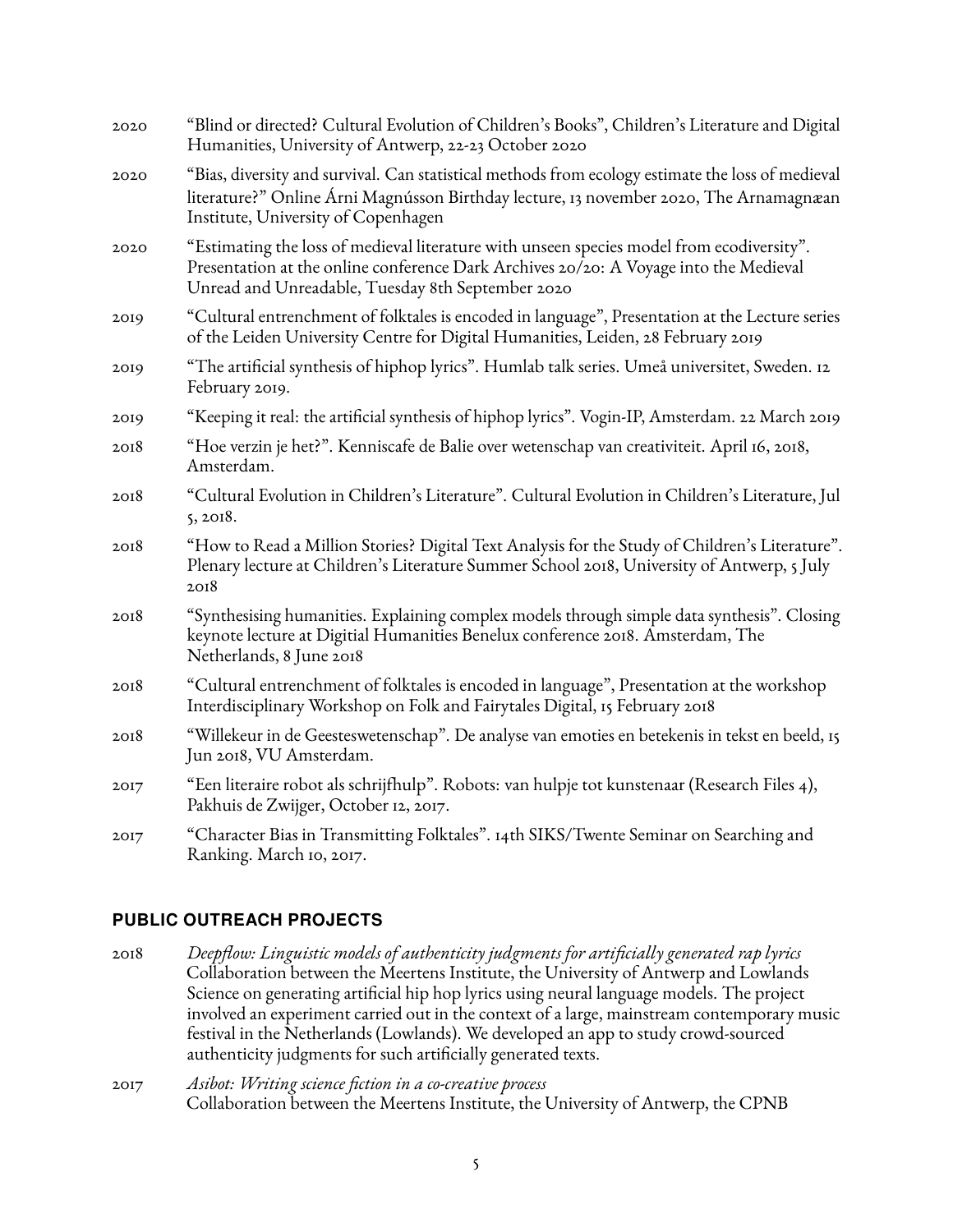foundation and writer Ronald Giphart on employing Artificial Intelligence for literary language generation. The result of this experiment was a new story, "De Robot van de Machine is de mens" – written by Giphart and a neural network language generation system – of which 250,000 copies were disseminated to the public during the national campaign "Nederland Leest" in November 2017.

## **TEACHING (SELECTED COURSES)**

| 2022 | "Humanities Data Analysis with Python". CUSO Winterschool, January 31 – February 4,<br>University of Neuchâtel, Switserland.                                                                                                                                     |
|------|------------------------------------------------------------------------------------------------------------------------------------------------------------------------------------------------------------------------------------------------------------------|
| 202I | "Humanities Data Analysis with Python. Wetting one's appetite with historic cookbooks".<br>Workshop at the Leiden Summer School Literary Studies & Digital Humanities, 31 May 2021,<br>Leiden University.                                                        |
| 202I | "Automated Authorship Attribution". Guest lecture at Leiden University, April 28 2021,<br>Leiden University.                                                                                                                                                     |
| 202I | "Cultural Evolution and the Humanities". Guest lecture at Antwerp University, April 22, 2021.<br>Antwerp University.                                                                                                                                             |
| 2018 | "How to Read a Million Stories? Digital Text Analysis for the Study of Children's Literature".<br>Full-day tutorial at the Children's Literature Summer School 2018, July $I - 5$ , 2018, University<br>of Antwerp.                                              |
| 2017 | "Skills Training 'Introduction to Programming", December $4 - 8$ , 2017, Doctoral Training<br>Unit 'Digital History & Hermeneutics' (DHH), University of Luxembourg.                                                                                             |
| 2017 | "Python programming for the humanities and allied social sciences", Mar 29, 2017 - Mar 31,<br>2017, Radboud Digital Humanities Spring School 2017                                                                                                                |
| 2017 | "Text Analysis with Python", January 27, 2017, Digital Humanities Workshop Series,<br>University of Manchester                                                                                                                                                   |
| 2016 | "Scraping Twitter with Python". Workshop on scraping Twitter data with Python. May 24,<br>2016. Digital Disruption in Asia Conference, Leiden.                                                                                                                   |
| 2016 | "Cultural Selection of Fairy Tales". Guest lecture on cultural selection and evolution of fairy<br>tales. April 28, 2016, Digital Humanities Lecture Series, Radboud University.                                                                                 |
| 2016 | "Digital Text Analysis", Five-day (MA, PhD-level) course on computational text analysis, with<br>a special focus on 'authorship attribution', 'text normalization', and 'linguistic profiling',<br>January 18 - 22, 2016, LOT Winter School, Tilburg University. |
| 2016 | "Python for the Humanities", The objective of the full (MA, PhD-level) course was to<br>familiarize students with the programming language Python for the computational processing<br>of texts. December 2015 - April 2016, Ghent University.                    |
| 2015 | "Python for the Arts and Humanities". Four-day (MA, PhD-level) workshop on programming<br>with Python for the Humanities. March $23 - 26$ , 2015, Literary Lab, Ghent University.                                                                                |
| 2015 | "Python for the Arts and Humanities". Three-day (MA, PhD-level) workshop on<br>programming with Python in the Humanities and Social Sciences, February $16 - 18$ , 2015,<br>Maynooth University                                                                  |
| 20I4 | "Introduction and tutorial in Humanities Programming with Python". Five-day (MA,<br>PhD-level) workshop on programming with Python for the Humanities and Social Sciences.                                                                                       |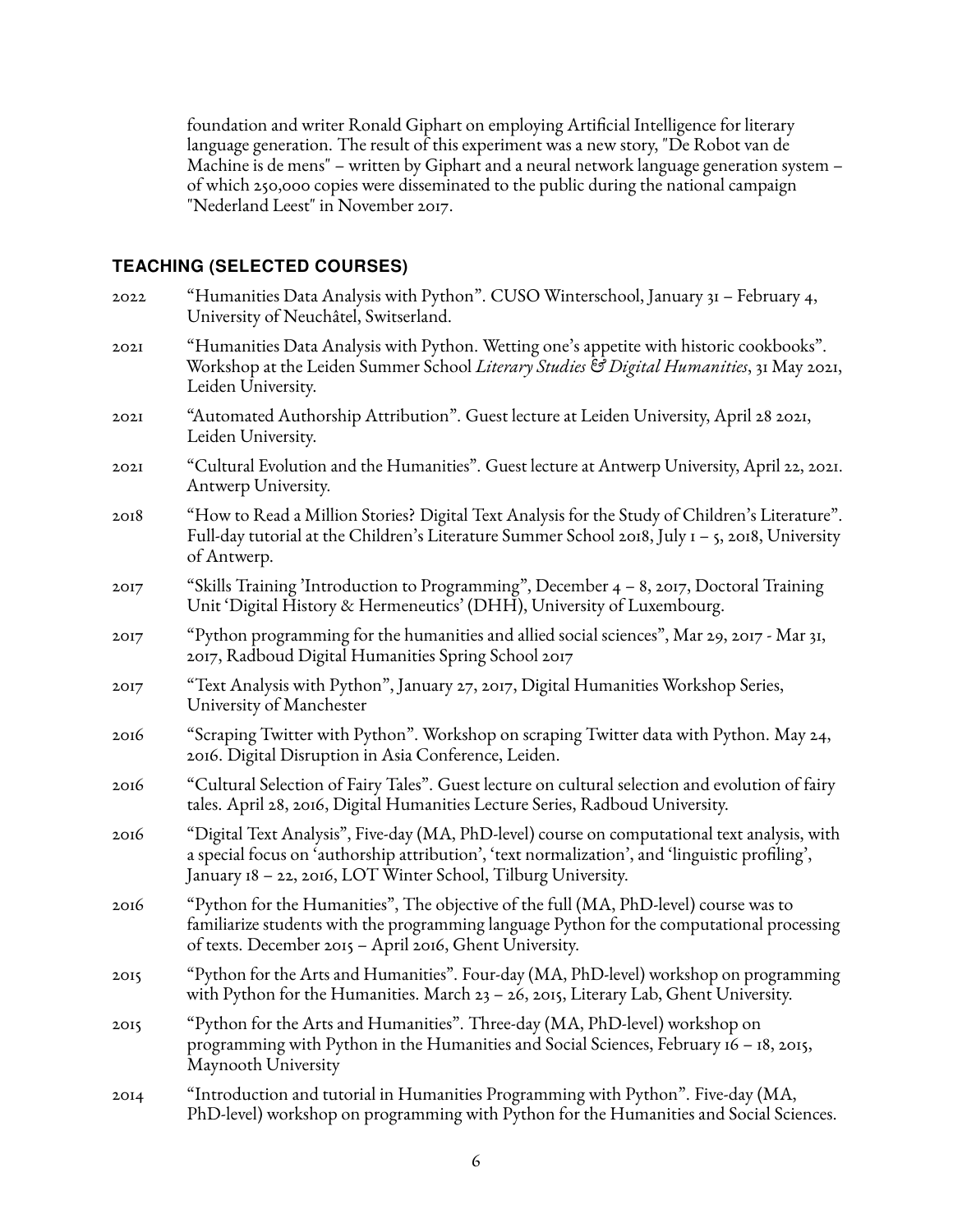August 17 – 30, 2014. University of Göttingen. 2014 "Advanced Programming with Python". Five-day (MA, PhD-level) workshop on advanced topics in Humanities programming. European Summer School in Digital Humanities Culture & Technology, July 22 – August 1, 2014. 2014 "Introduction into Python for the Humanities and Social Sciences". March 31 – April 4 2014, University of Antwerp. 2013 "Introduction into Python Programming for the Humanities", Three-day (MA-, PhD-level) workshop on programming with Python for the Humanities. With Maarten van Gompel. April 2013, Radboud University.

#### **THESIS SUPERVISION**

- 2022 Supervision MA thesis by Jurrian Kooiman about detecting and classifying aspects of focalisation in literary texts, Utrecht University;
- 2021 Supervision MA thesis by Arjan van Dalfsen on applying Unseen Species models to the Short Title Catalog, the Netherlands, Utrecht University;
- 2020 Supervision Internship Liesje Linden about applying Neural Language Models to classify grammatical connectives in Dutch, Utrecht University;
- 2020 Supervision MA Thesis Joris Veerbeek on a computational perspective to the evaluation of literary critics, Utrecht University;
- 2018 Supervision MA thesis by Alie Lassche on Cultural Evolution in Dutch Early Modern Songs. Topical Fluctuations in the Dutch Song Database (1550-1750), Utrecht University;

## **CURRENT ACADEMIC SERVICE**

- 2021 Guest editor of the *Journal of Open Humanities Data*
- 2021 Programme Chair of the SciPy 2021 Symposium on Computational Social Science & Digital Humanities
- 2020 Founder and Programme Chair of the *Computational Humanities Research* conference
- 2017 Steering and Programme Committee member of the DH Benelux conference

## **SELECTED MEDIA COVERAGE**

- 2022 How much medieval literature has been lost? *Scientific American*, March 8, 2022.
- 2022 'Lost' medieval literature uncovered by techniques used to track wildlife, *Science Magazine*, February 17, 2022.
- 2022 Seule une infime partie des récits médiévaux a survécu, *Le Figaro*, March 11, 2022.
- 2022 Study finds 90 percent of medieval chivalric and heroic manuscripts have been lost, *Ars Technica*, February 21, 2022.
- 2022 De helft van de Nederlandse ridderromans is waarschijnlijk voorgoed verdwenen, *de Volkskrant*, February 18, 2022.